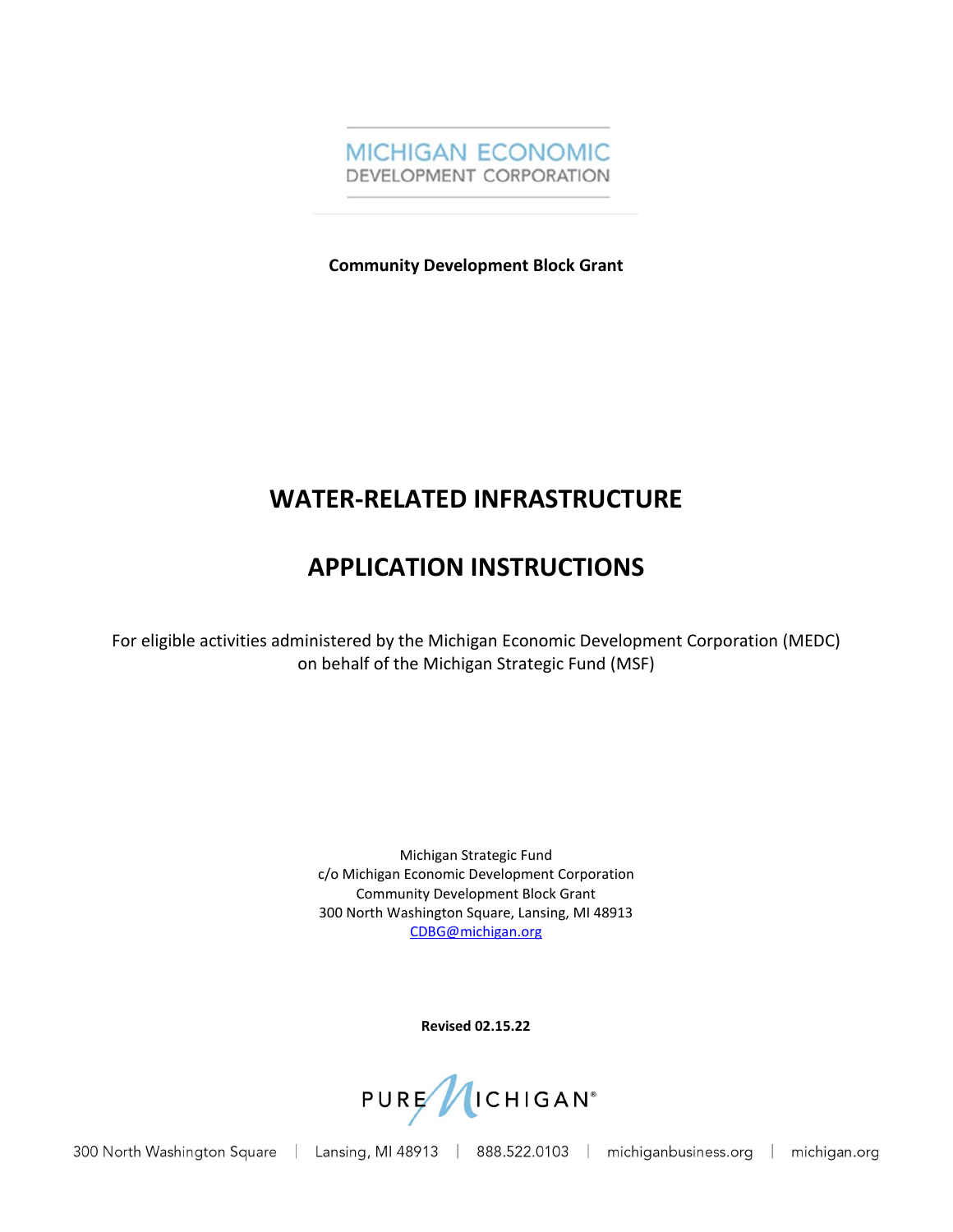## **PROGRAM PURPOSE**

The Community Development Block Grant Water-Related Infrastructure (WRI) program is designed to assist Units of General Local Government (UGLGs) in making necessary improvements to existing public infrastructure systems. Eligible activities include upgrading existing public infrastructure systems either by replacing deteriorating or obsolete systems or by adding needed capacity to existing, but burdened systems.

For this funding round, examples of eligible CDBG public infrastructure activities could include:

- **Replacement and/or improvement to water lines and related facilities;**
- Replacement and/or improvement to sanitary and storm sewer lines and related facilities;
- Replacement and/or improvement to wastewater treatment plants and related activities;
- Activities directly related to and completed in association with eligible infrastructure replacement and/or improvement (i.e. Roads, sidewalks, streetscape, etc.);
- Replacement of lead and galvanized water service lines as required by the State's Lead and Copper Rule (LCR); and
- **Engineering costs related to the above activities.**

For this funding round, examples of ineligible activities include:

- Repairing, operating, and maintaining public facilities (filling potholes in streets, repairing cracks in sidewalks and repairing pavement of roadways without reconstruction);
- **Water meters;**
- **Individual private utility hookups;**
- Non-LCR related water/sewer laterals that cross onto private property and provide a direct benefit to the private property owner;
- **Extending or upsizing existing utilities for future growth;**
- Streetscape projects not directly related to and completed in association with eligible infrastructure replacement and/or improvement; and
- Transportation/road activities not directly related to and completed in association with eligible infrastructure improvements.

| March 14, 2022              | <b>WRI Announced</b>                                                               |  |  |  |  |  |  |
|-----------------------------|------------------------------------------------------------------------------------|--|--|--|--|--|--|
| April 1, 2022 - May 4, 2022 | <b>Question and Answer Period</b>                                                  |  |  |  |  |  |  |
|                             | Questions should be directed to CDBG@michigan.org.<br>٠                            |  |  |  |  |  |  |
|                             | Answers will be posted weekly online at<br>٠                                       |  |  |  |  |  |  |
|                             | https://www.miplace.org/programs/community-development-block-grant/                |  |  |  |  |  |  |
|                             | Please note:                                                                       |  |  |  |  |  |  |
|                             | Only questions posted by 5 p.m. on May 4, 2022 will be answered prior to the       |  |  |  |  |  |  |
|                             | May 13, 2022 Application due date.                                                 |  |  |  |  |  |  |
| April 20, 2022              | Conference Call/Virtual Meeting for Q & A scheduled.                               |  |  |  |  |  |  |
| at 2:00 p.m. EST            | MEDC Representatives will be available to answer Application Questions.            |  |  |  |  |  |  |
| May 13, 2022                | Applications are due - electronically. DO NOT MAIL APPLICATIONS TO MEDC.           |  |  |  |  |  |  |
| at 5:00 p.m. EST            | Communities will receive an email notification indicating the application has been |  |  |  |  |  |  |
|                             | received.                                                                          |  |  |  |  |  |  |
| June 17, 2022               | An Offer Letter, along with the environment review requirements, will be emailed   |  |  |  |  |  |  |
|                             | to applicants selected to move on in the application process.                      |  |  |  |  |  |  |

### **TIMELINE**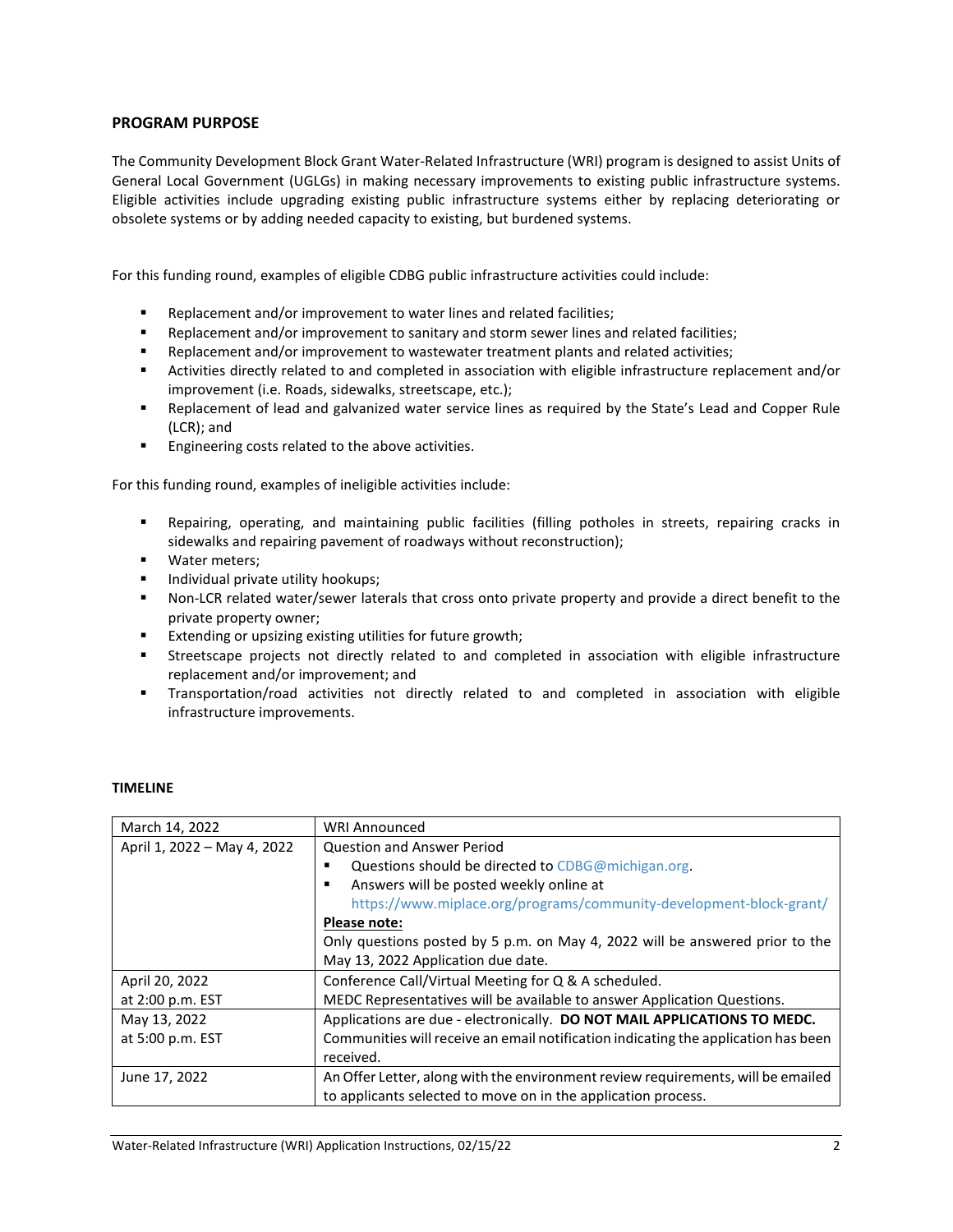| June 17 - December 2022 | CDBG Environmental Review to be completed                                    |  |  |  |  |
|-------------------------|------------------------------------------------------------------------------|--|--|--|--|
|                         | CDBG Program Specialist to provide project-specific Environmental Review     |  |  |  |  |
|                         | direction                                                                    |  |  |  |  |
| September 27, 2022      | Projects recommended to the MSF Board for consideration.                     |  |  |  |  |
| December 31, 2022       | Deadline for complete and stamped plans and specifications and ready for the |  |  |  |  |
|                         | publication of the advertisement for construction bids.                      |  |  |  |  |
| May 31, 2023            | Last day for Construction to begin.                                          |  |  |  |  |
| December 31, 2024       | Last day for Construction to be complete.                                    |  |  |  |  |

#### **SUBMITTAL REQUIREMENTS**

The 2022 WRI Application must be submitted NO LATER THAN **May 13, 2022 at 5:00 p.m. EST**. Email Application and all required attachments in submission order in ONE pdf, if possible, t[o CDBG@michigan.org](mailto:CDBG@michigan.org)

#### **APPLICATION INSTRUCTIONS**

This guidance is intended to aid in the understanding and completion of the WRI Application. The review of the proposed project will be based solely on the UGLG's responses and attachments. The MEDC will not seek clarifications. The numbered sections below provide additional detail to assist with completing the corresponding numbered sections of the WRI Application.

### **1. UNIT OF GENERAL LOCAL GOVERNMENT (UGLG) IDENTIFICATION SUMMARY. Complete all fields.**

- **A. Identification of UGLG.** UGLG refers to the County, City, Township, or Village applying for the funding. An eligible Applicant is one listed on the CDBG Low- [and Moderate-Income](https://www.miplace.org/495b00/globalassets/documents/cdbg/resources/lmi-community-customers-and-project-areas.xlsx) [Community Customer list.](https://www.miplace.org/495b00/globalassets/documents/cdbg/resources/lmi-community-customers-and-project-areas.xlsx) Surveys not approved at the time of this announcement will not be allowed.
	- **I. Application Types.** Eligible applicants may submit one of two types of applications:
		- **1.** *An Individual Application* may be submitted by an eligible applicant for a project located within its corporate limits and benefitting only those residents within its corporate limits;
		- **2.** On behalf of multiple UGLGs or on behalf of an Authority serving multiple UGLGs, a *Joint Application* may be submitted by an eligible Lead Applicant for a mutual need of multiple UGLGs. To consider a Joint Application, a resolution will be required from each UGLG outlining which UGLG will be the Lead Applicant and outlining the responsibilities of all UGLGs. The Lead Applicant needs to be listed as the UGLG and be on the CDBG LMI Community Customer List. The Applicant must be able to clearly show how the proposed project benefits the residents of all UGLGs and that at least 51% of all beneficiaries (the aggregate of all UGLGs involved) are low- and moderate-income persons.
- **B. Funding Source Totals.** These amounts must be based on one independent third party cost estimate. Amounts must match Attachment A (Budget) to these Instructions.
	- **I.** CDBG Amount requested from the Michigan Strategic Fund (MSF) through this application
	- **II.** UGLG Amount of Committed Cash Match from local resources.
		- **1.** The UGLG Committed Cash Match must be equal to at least 10% of the Total Project Cost. For examples, refer to Section 5(A) of these Instructions.
		- **2.** UGLG Committed Cash Match are funds that are available at the time of this application and the UGLG has committed the funds to this project through the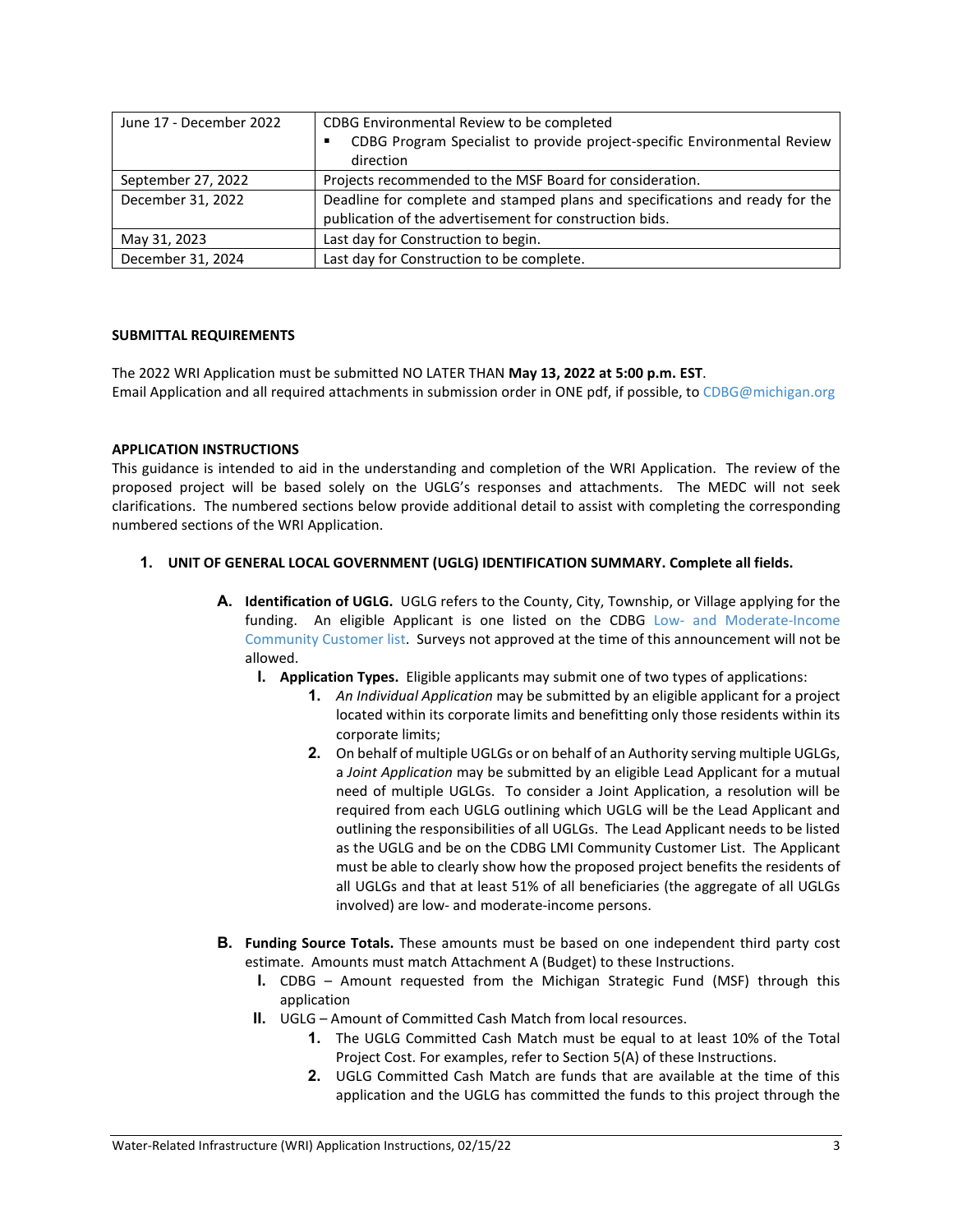required Authorizing Resolution to be requested later in the Application (Section 12, Attachment B)

- **3.** Examples of local resources include:
	- **a.** General Fund
	- **b.** Road, Water, and/or Sewer Funds
	- **c.** DDA or other like district Funds
	- **d.** Bonds must be immediately available

#### **Special Assessments are not allowed.**

- **III.** Other Amount of Committed Cash Match from resources other than listed above
	- **1.** "Other" Committed Cash Match are funds that are available at the time of this application and provided by "Other" resources. The UGLG must have written evidence from the "Other" resource.
	- **2.** Examples of "Other" resources include:
		- **a.** Other grants and/or loans with agreements in place Must be supported by a grant/loan agreement signed by the person authorized to make such a commitment for that agency
		- **b.** Act 51 Funds Must be supported by a letter signed by the person authorized to make such a commitment.
		- **c.** Other public and/or private committed funds Must be supported by a letter signed by the person authorized by that entity to make such a commitment.
- **IV.** Total Total of CDBG Request, Local Committed Resources and Other Committed Resources

**NOTE: For CDBG purposes, costs are considered to be obligated/incurred once a purchase order, contract, etc. has been signed. If a purchase order, contract, etc. has already been signed, both the expended and unexpended costs associated with that particular purchase order, contract, etc. cannot be counted as match nor can the costs be included in the CDBG budget.**

**The UGLG must receive written authorization from the CDBG Program prior to entering into any contracts or incurring project related costs. Failure to receive written authorization could jeopardize CDBG funding.**

The budget must:

- **a.** Include ONLY those costs that have not yet been obligated/incurred.
- **b.** Not include costs for preparing the application;
- **c.** Not include costs for in-house administration. However, Certified Grant Administrator costs are allowable (Refer to Section 7 of these Instructions for additional information on Administration).
- **d.** Include ONLY committed sources of matching funds
- **C. UGLG's SAM Number.** This number is required by HUD and is needed by the MEDC when requesting the CDBG funds from HUD. Check with the UGLG's Treasurer or Financial Director for this number. If the UGLG does not have this number, use the link provided to apply for one. There is no charge to obtain this number. This number includes two alpha characters and three numeric characters. [\(Link\)](https://www.sam.gov/SAM/).
- **D. UGLG's DUNS Number.** All UGLGs must have a Data Universal Numbering System (DUNS) Number to apply for Federal Funds. If the UGLG does not have this number, use the link provided to apply for one. The DUNS Number is a nine-character identification number provided by Dun and Bradstreet. There is no charge to obtain this number. [\(Link\)](https://www.dnb.com/duns-number.html).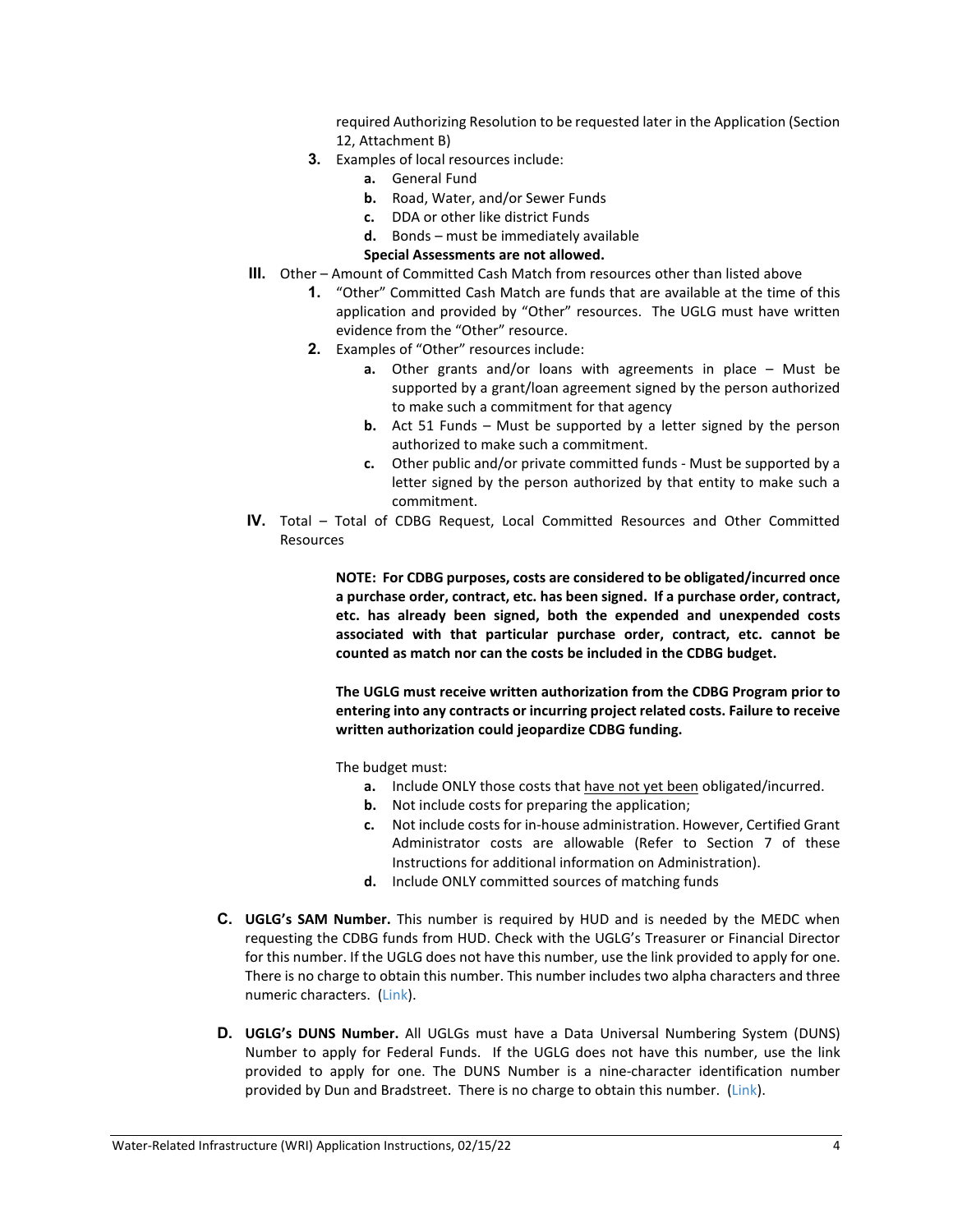- **E. UGLG's Federal Tax Identification Number.** This number is also needed for disbursing the CDBG funds.
- **F. UGLG's Fiscal Year End.** This is the month and day of the UGLG's Fiscal Year End.
- **2. STATE GOVERNMENT REPRESENTATION.** Enter the information for the Senator and State Representative representing the UGLG.
- **3. FEDERAL GOVERNMENT REPRESENTATION.** Enter the information for the Member of Congress representing the UGLG.
- **4. AUTHORIZED UGLG OFFICIAL.** This Authorized UGLG Official must be designated in the required Authorizing Resolution to be requested later in the Application (Section 12, Attachment B).
- **5. ELIGIBILITY REQUIREMENTS.** To qualify for the proposed funding, the UGLG and the proposed project must meet all eligibility requirements and all eligibility boxes in Section 5A of the Application must be checked.
	- **A. UGLG Committed 10% Cash Match.** The UGLG Committed Cash Match must be equal to at least 10% of the Total Project Costs, not 10% of the CDBG Amount. Refer to Section 1(B)(II) of these Instructions for additional information on UGLG Match.

**IMPORTANT: If the project includes Lead and Copper Rule required lead and/or galvanized service line replacement that occurs on private property, the Community is responsible for 100% of that cost. The costs may be considered by the Community to be counted towards its 10% cash match requirement.**

**Examples of the UGLG Committed 10% Cash Match (Figures used are for illustrative purposes only):**

### **CORRECT**

Total Project Cost of \$550,000

UGLG Committed 10% Cash Match (\$550,000 x .10 = \$55,000): UGLG has a MEDC CGA on staff who will administer the proposed project itself (this is not an eligible expense for match or CDBG reimbursement) or the MEDC will be pay for a CGA.

| <b>Total Project Cost</b> | \$550,000 |
|---------------------------|-----------|
| Local Match               | \$5,000   |
| <b>CDBG Request</b>       | \$495,000 |

\*If the UGLG is selected to proceed in the application process and an UGLG CGA staff person will administer the proposed project, the CDBG Request will remain the same.

### **INCORRECT**

Total Project Cost of \$550,000 UGLG Committed 10% Cash Match (\$550,000 x .10 = \$55,000…not CDBG amount of \$500,000 x .10  $= $50,000$ 

| <b>Total Project Cost</b> | \$550,000        |
|---------------------------|------------------|
| Local Match               | \$50,000 (WRONG) |
| <b>CDBG Request</b>       | \$500,000        |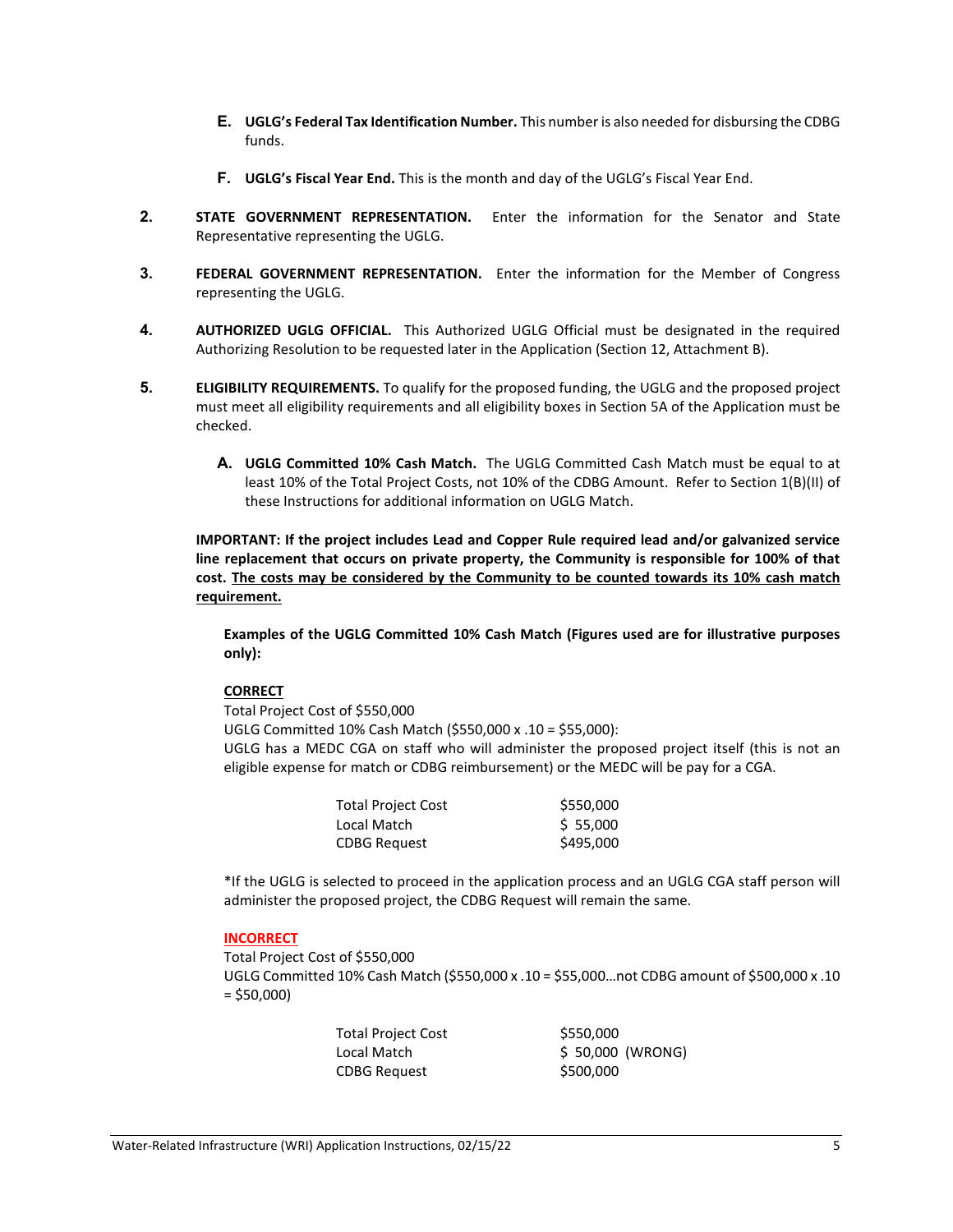- **B. Maintenance Plan.** This plan does not need to be elaborate. Please describe how the improvements will be maintained once construction has been completed. Include the description as Attachment E.
- **C. Capital Improvement Plan (CIP).** The UGLG must have a locally approved CIP, covering 6 years of improvements for all types of public structures and improvements to be undertaken over the next 6 years. Include the entire plan as Attachment J.
	- **I.** Capital projects identified in the CIP must include details such as project descriptions, plans, estimate of time and cost of the improvements.
	- **II.** Capital projects identified in the CIP must be prioritized as determined by the UGLG.
	- **III.** The proposed project must be specifically identified within the 6-year CIP and highlighted for ease of locating within the plan.
- **D. Plans and Specifications**. The UGLG will meet this eligibility requirement if a set of preliminary project plans and specifications is included as Attachment M.
- **6. PRIORITIES.** All eligible Applications will be reviewed and scored based on the following priorities:
	- **A. Project Need(s)**. The review of this priority will be based solely on the UGLG's Application and Attachments. **The MEDC will not seek clarifications**. Ensure that Question 10(C) has been clearly answered and supporting evidence is included as Attachment L. Refer to Question 10(C) of these Instructions for further information.

## **7. ADMINISTRATION**

- **A.** A MEDC Certified Grant Administrator (CGA) must administer the project. The UGLG must select one of the two options below. Administrative contracts cannot be signed until written authorization has been provided by the MEDC.
	- **I.** A MEDC CGA will administer the project. The CGA has not yet been selected and the contract amount is unknown. The contract has not yet been signed, the MSF will fund the costs, and the administration line item on the CDBG budget (Attachment A) has been left blank.
	- **II.** A MEDC CGA on the staff of the UGLG will administer the project. These costs are not eligible as match or CDBG reimbursement. The administration line item on the CDBG budget (Attachment A) has been left blank. Provide the name and contact information for the MEDC CGA person at the UGLG who will be responsible for administering the proposed project:
		- Name: Business Address: Phone #: E-mail:

### **8. UGLG CAPACITY AND CONFLICT OF INTEREST**

- **A. Capacity.** If applicable, provide grant numbers for all open CDBG grants, including housing projects.
- **B. Capacity.** If applicable, provide an explanation of any issues and/or findings with regard to open CDBG grants.
- **C. Conflict of Interest**. Conflict of Interest is addressed in Chapter 1 of our Grant Administration Manual. [\(Link\)](https://www.miplace.org/49e83e/globalassets/documents/cdbg/gam/chapter-01/reading/program-overview.pdf),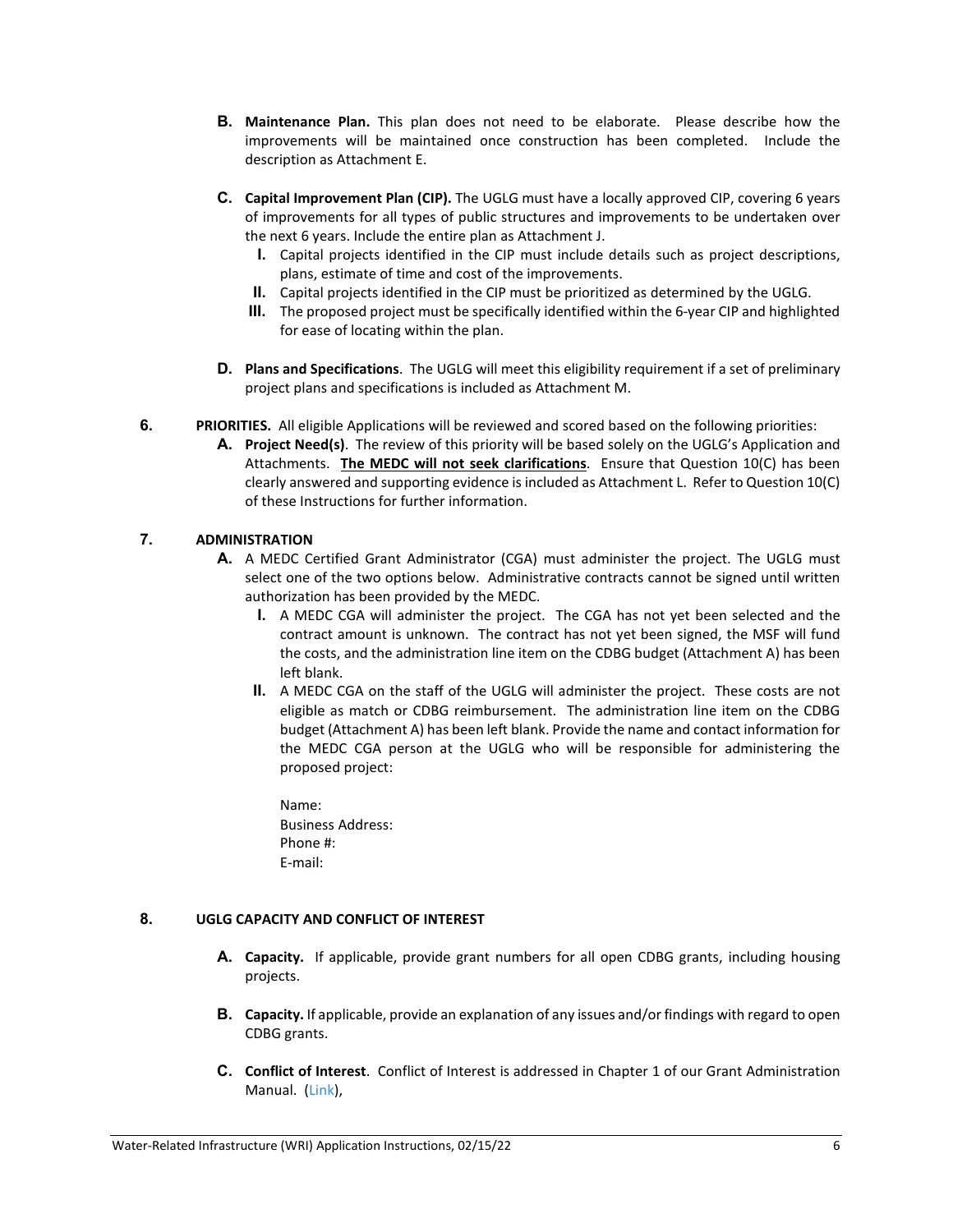- **I.** UGLG Officials, UGLG Staff and UGLG family members/partners cannot receive a financial interest or benefit from a CDBG assisted activity.
- **II.** UGLG Officials, UGLG Staff and UGLG family members/partners cannot participate in the selection or decision-making process associated with a CDBG assisted activity.

## **9. UGLG FUNDING SOURCES**

- **A. UGLG Committed Match.** Refer to Sections 1(B) and 5(A) of these Instructions.
- **B. Other Committed Match.** Refer to Section 1(B) of these Instructions.

### **10. PROJECT SCOPE AND PROGRAM REQUIREMENTS**

### **A. Compliance Requirements.**

- **I.** Environmental Review requirements, including historic properties, wetlands, floodplains, coastal zones, and permitting, are addressed in Chapter 5 of our Grant Administration Manual [\(Link\)](https://www.miplace.org/4a0b42/globalassets/documents/cdbg/gam/chapter-05/reading/05-environmental-review.pdf);
- **II.** Acquisition (Easements) is addressed in Chapter 6 of our Grant Administration Manual [\(Link\)](https://www.miplace.org/49b921/globalassets/documents/cdbg/gam/chapter-06/reading/06-acquisition);
- **III.** Relocation and demolition and/or conversion of residential Dwelling Units are addressed in Chapter 7 of our Grant Administration Manual [\(Link\)](https://www.miplace.org/4933a5/globalassets/documents/cdbg/gam/chapter-07/reading/07-relocation); and
- **IV.** Special Fees Special Assessments are not allowed. For purposes of the CDBG program, special assessment means the recovery of the capital costs of a public improvement, such as streets, water or sewer lines, curbs and gutters, through:
	- **1.** A fee or charge levied or filed as a lien against a parcel of real estate as a direct result of benefit derived from the installation of a public improvement, or;
	- **2.** A one-time charge made as a condition of access to the public improvement.
- **B. Project description.** Provide a clear and concise description of the overall proposed project and required activities.
- **C. Project Need(s)**. Based on the priority selected in Section 6(A) of the Application, clearly and completely describe the need for the proposed project. **All information that the applicant wishes to be considered for scoring purposes need to be included in this section. Any information provided outside of this narrative section will not be considered for scoring purposes, but instead will be viewed as back-up documentation used to substantiate anything identified in this narrative section.** Projects will be reviewed based on three categories of need:
	- **I.** Health, Sanitation, and Security. Describe concerns and include relevant regulations and correspondence from/to federal and state regulatory agencies and/or engineering opinion of need. Describe any/all existing safety concerns.
	- **II.** Aging Infrastructure. Describe concerns, including but not limited to, water loss, inflow and infiltration, treatment or storage needs, inefficient designs, etc. and include relevant regulations and correspondence from/to federal and state regulatory agencies and/or engineering opinion of need. Describe any safety concerns.
	- **III.** Capacity Concerns of existing, but burdened systems (future growth not eligible). Describe the concerns and include relevant correspondence.
- **D. Lead and Copper Rule.** In addition to the immediate water/sewer infrastructure needs already identified above, any/all lead and galvanized service line replacements required by the LCR should be included in the project activities and in the project budget. Please seek guidance from your engineering firm and/or from the Michigan Department of Environment, Great Lakes and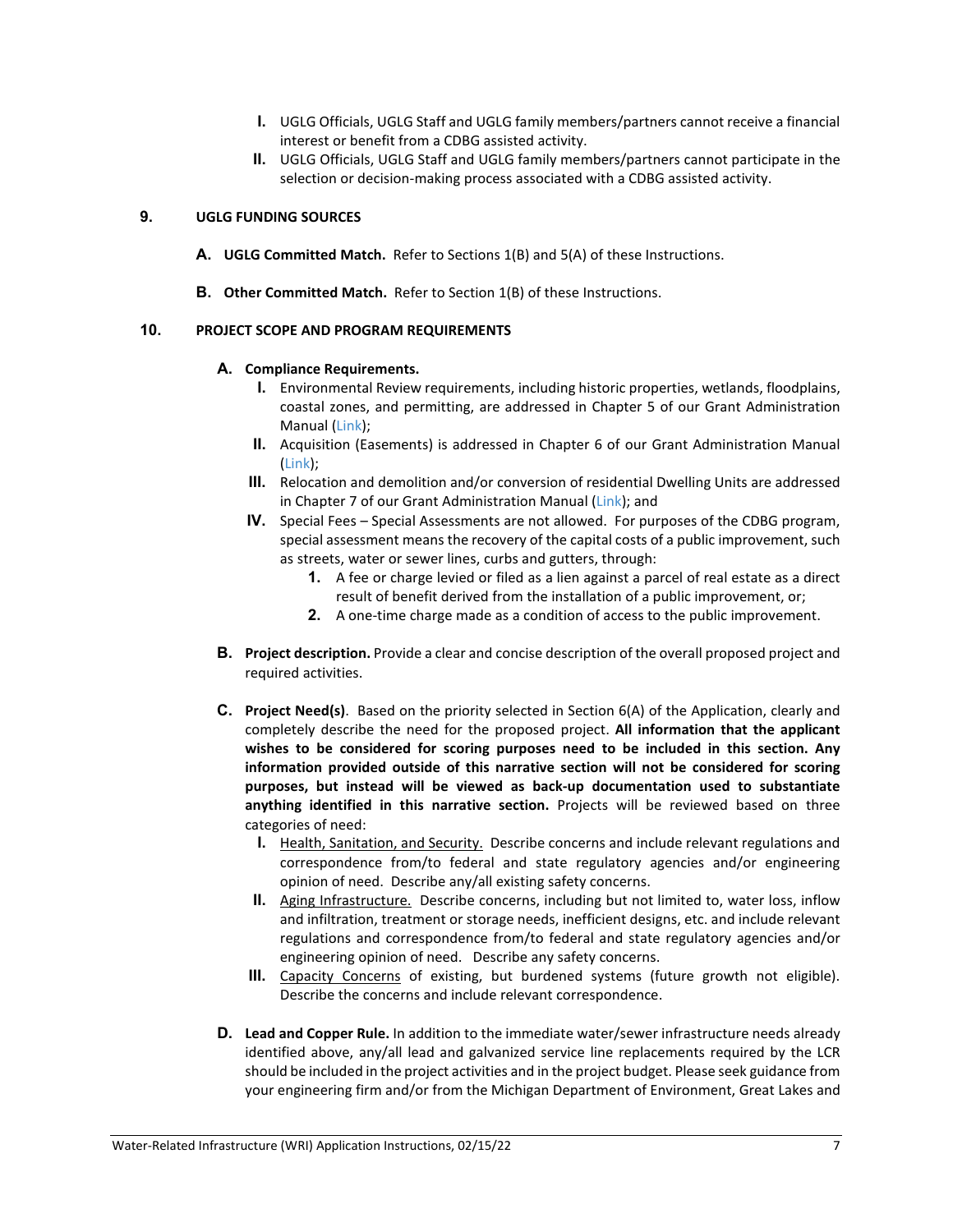Energy if you do not understand if/how LCR requirements impact your project. [https://www.michigan.gov/egle/0,9429,7-135-3313\\_3675\\_3691-9677--,00.html](https://www.michigan.gov/egle/0,9429,7-135-3313_3675_3691-9677--,00.html) 

**IMPORTANT: If the project includes Lead and Copper Rule required lead and/or galvanized service line replacement that occurs on private property, the Community is responsible for 100% of that cost. The costs may be considered by the Community to be counted towards its 10% cash match requirement.**

- **E. Square footage**. This is a required field that must be reported as square feet. Convert linear feet to square feet when appropriate.
- **F. Timeline.** Provide a timeline for the requested activities. When completing the timeline, please refer to the anticipated Timeline on pages 2-3 of these Instructions and the below information with regard to obligating/incurring costs:
	- **I. Soft Costs (i.e. Administration, engineering, legal, etc.)**
		- **1.** At the risk of the UGLG, soft costs may be obligated/incurred (meaning the contract can be signed) after letter of intent and prior to the execution of the grant agreement BUT ONLY with the prior written authorization from the MEDC.
	- **II. Hard Costs (i.e. Easement Agreements, ordering Supplies/Materials, construction, etc.)**
		- **1.** *Non-CDBG funded –* At the risk of the UGLG, hard costs to be paid with 100% non-CDBG funds may be obligated/incurred (meaning agreements/purchase orders, etc. can be signed) prior to the execution of the grant agreement BUT ONLY with the prior written authorization from the MEDC. Federal requirements may apply.
		- **2.** *CDBG Funded –* Hard costs to be paid in whole or in part with CDBG, can be obligated/ incurred (meaning agreements/purchase orders, etc. can be signed) once the grant agreement has been executed BUT ONLY with the prior written authorization from the MEDC. Federal requirements will apply.

NOTE: Incurring costs prior to written authorization may jeopardize possible CDBG funding.

### **11. NATIONAL OBJECTIVE**

- **A.** The U.S. Department of Housing and Urban Development (HUD) mandates that CDBG projects benefit all residents of an UGLG where at least 51% of the residents are low- and moderateincome persons.
	- **I.** Use the MEDC CDBG Low- and Moderate-Income Community Customer list to identify the percentage of the UGLG comprised of low and moderate income persons. [\(Link\)](https://www.miplace.org/495b00/globalassets/documents/cdbg/resources/lmi-community-customers-and-project-areas.xlsx).
	- **II.** Benefit to Low- and Moderate-Income Persons:
		- **1.** When explaining how an Individual Application benefits the entire UGLG, keep in mind that the project activities can benefit only the residents of the UGLG (no more and no less).
		- **2.** Refer to Section (1)(A)(I)(2) of these instructions when completing the National Objective for Joint Applications.

## **12. REQUIRED ATTACHMENTS – Must be labeled and attached in order.**

**A. Project Budget.** Complete the CDBG budget which is included with these Instructions as Attachment A. Include all funding sources and identify all project activities. There must be separate line items for: Architecture and/or Engineering; Easement Acquisition;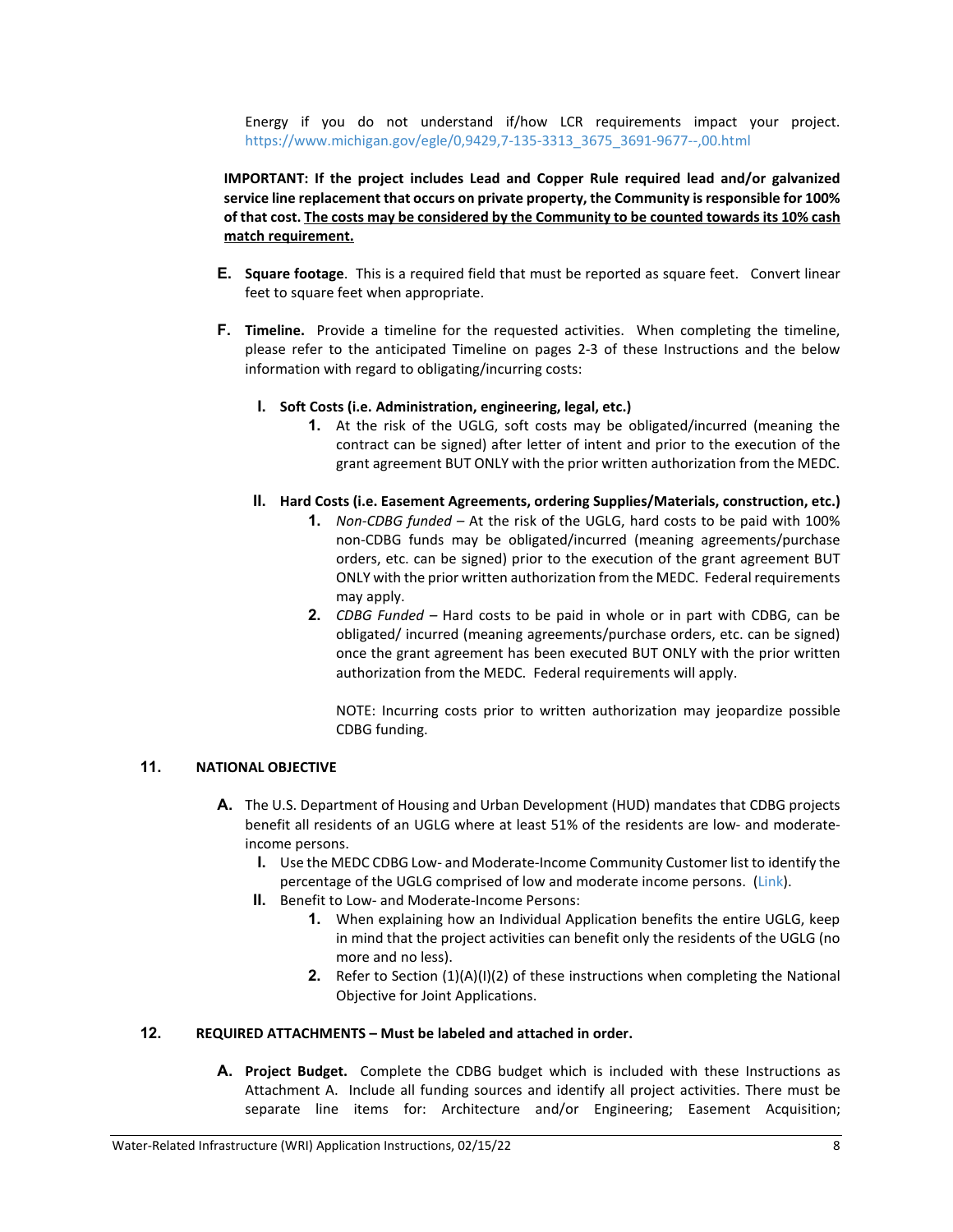Construction/Contingency; Demolition/Contingency; and Administration. Refer to Section 1(B)(I-IV) and Section (5)(A) of these Instructions when completing the CDBG budget. Budget totals must match estimate. Use line items listed on Attachment A.

- **B. Authorizing Resolution**. An Authorizing Resolution must be adopted by the governing body. A sufficient resolution must be included as Attachment B and must address all bullets in the template labeled as Attachment B to these Instructions.
- **C. Cost Estimates**. Cost estimates covering the scope of the project must be included and labeled as Attachment C. The cost estimates must match the CDBG budget. The totals must match Attachment A.
- **D. Detailed Map**. Include as Attachment D, a detailed map showing the location of all project activities.
- **E. Maintenance Plan**. This plan does not need to be elaborate. Please describe how the improvements will be maintained once construction has been completed. Include the description as Attachment E.
- **F. Community Development Narrative**. All UGLGs applying for funds under the CDBG Program are required to identify their community development and housing needs in accordance with the provisions set forth in Title I of the federal Housing and Community Development Act of 1974, as amended.

In order to comply with the requirements outlined in federal legislation, it is not necessary for an UGLG to prepare an elaborate Community Development Plan. It is expected that most UGLGs can satisfy this requirement in a two to three-page narrative summary. The following major elements must be summarized in the narrative and the narrative must be included as Attachment F:

- **I.** A statement assessing the needs and problems of the UGLG, including the needs of lowand moderate-income persons. In all applications, the assessment must address both overall community development and housing needs regardless of the category under which funding is being requested.
- **II.** A summary list of possible long-term activities (two years or more) to address the identified needs and problems.
- **III.** A summary of contemplated short-term activities (one to two years) to address the identified needs and problems.
- **IV.** A description of the effect the proposed CDBG project will have on the UGLG.
- **V.** A plan for minimizing the displacement of persons as a result of grant assisted activities and to assist persons actually displaced by such activities.
- **G. Public Participation Requirements**. All UGLGs applying for funds under the Michigan CDBG Program are required to adhere to public participation provisions set forth in Title I of the Housing and Community Development Act of 1974, as amended. A public hearing on the proposed project is required. The UGLG's Application must be complete and available for review at the public hearing.

In order to document that the public participation requirements are being met, the following attachments are required:

**I.** Certification. Sign and include as Attachment Gi, the UGLG Public Participation Certification Form certifying that the public participation requirements will be accomplished.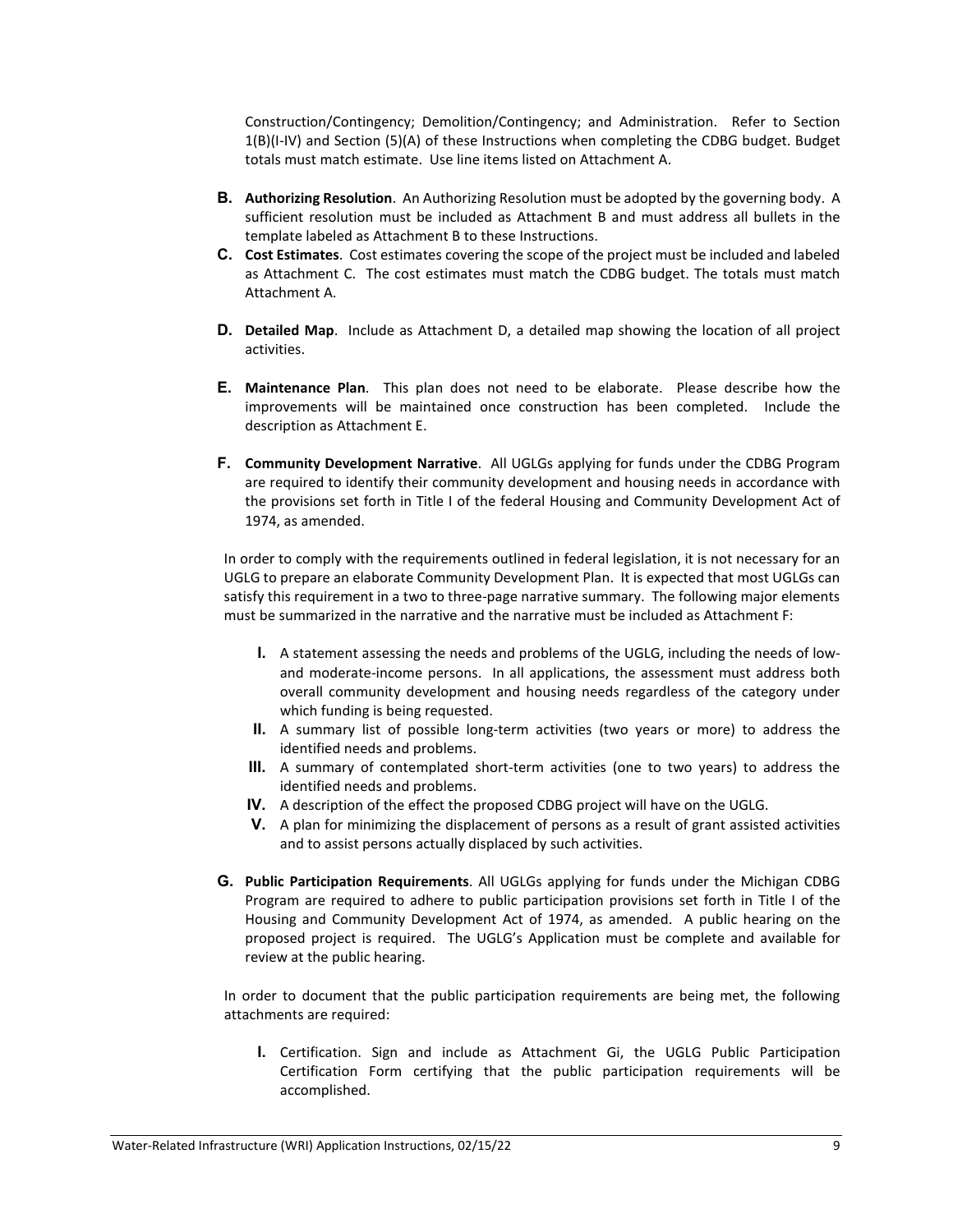- **II.** *Published* Public Hearing Notice. Complete, publish and include as Attachment Gii, a copy of the *published* public hearing notice. A minimum five (5) day notice is required.
- **III.** Brief description of the public hearing (Minutes are allowed but not required). Include as Attachment Giii, a brief description of the public hearing, including the date of the hearing, the number of citizens attending the hearing and a summary description of substantive comments made at the hearing.
- **H. Certifications**. All UGLGs applying for CDBG funds, must certify that they will comply with the provisions of Title I of the Housing and Community Development Act of 1987, as amended, and with other applicable laws. Complete, sign and include as Attachment H, the Certification by the Applicant UGLG Form.
- **I. Assurances**. All UGLGs applying for CDBG funds, must assure that they will comply with the provisions of Title I of the Housing and Community Development Act of 1987, as amended, and with other applicable laws. Complete, sign and include as Attachment I, the Statement of Assurances Form.
- **J. Capital Improvement Plan**. The entire plan must be attached with the proposed project highlighted. Refer to Section 5(C) of these Instructions. Include as Attachment J.
- **K. Anti-Displacement and Relocation Assistance Plan**. Prior to receiving CDBG funds, UGLGs are required to have an Anti-Displacement and Relocation Assistance Plan. If the UGLG does not have this plan, use Template Attachment K to draft and adopt the Plan. Include the adopted plan as Attachment K.
- **L. Evidence of Need**. Attach supporting evidence of need such as an engineering letter/study or documentation of need from a Federal or State department, such as the Federal Environmental Protection Agency (EPA), the Michigan Department of Environmental Quality (MDEQ) or the Michigan Department of Health and Human Services (MDHHS), etc. Include as Attachment L.
- **M. Plans and Specifications**. A copy of the preliminary project plans and specifications must be attached and labeled as Attachment M.

### **13. ATTACHMENTS, IF APPLICABLE – Must be labeled and attached in order.**

- **N. Other Funding Sources including LocalBbonds**. If using bonds and/or other resources, evidence that the funds are available at the time of the application must be attached and labeled as Attachment O. Refer to Section 1(B) of these Instructions.
- **O. Joint Application.** If applicable, include as Attachment P an Authorizing Resolution from each UGLG benefitting from the proposed project. Refer to Section (1)(A)(I)(2) of these Instructions for more information on Joint Applications.

**All supporting documentation to determine scoring must be submitted with the application – please ensure that submittals provide clear information needed to determine points. Additional information will not be requested. Points will be determined based solely on the information submitted.**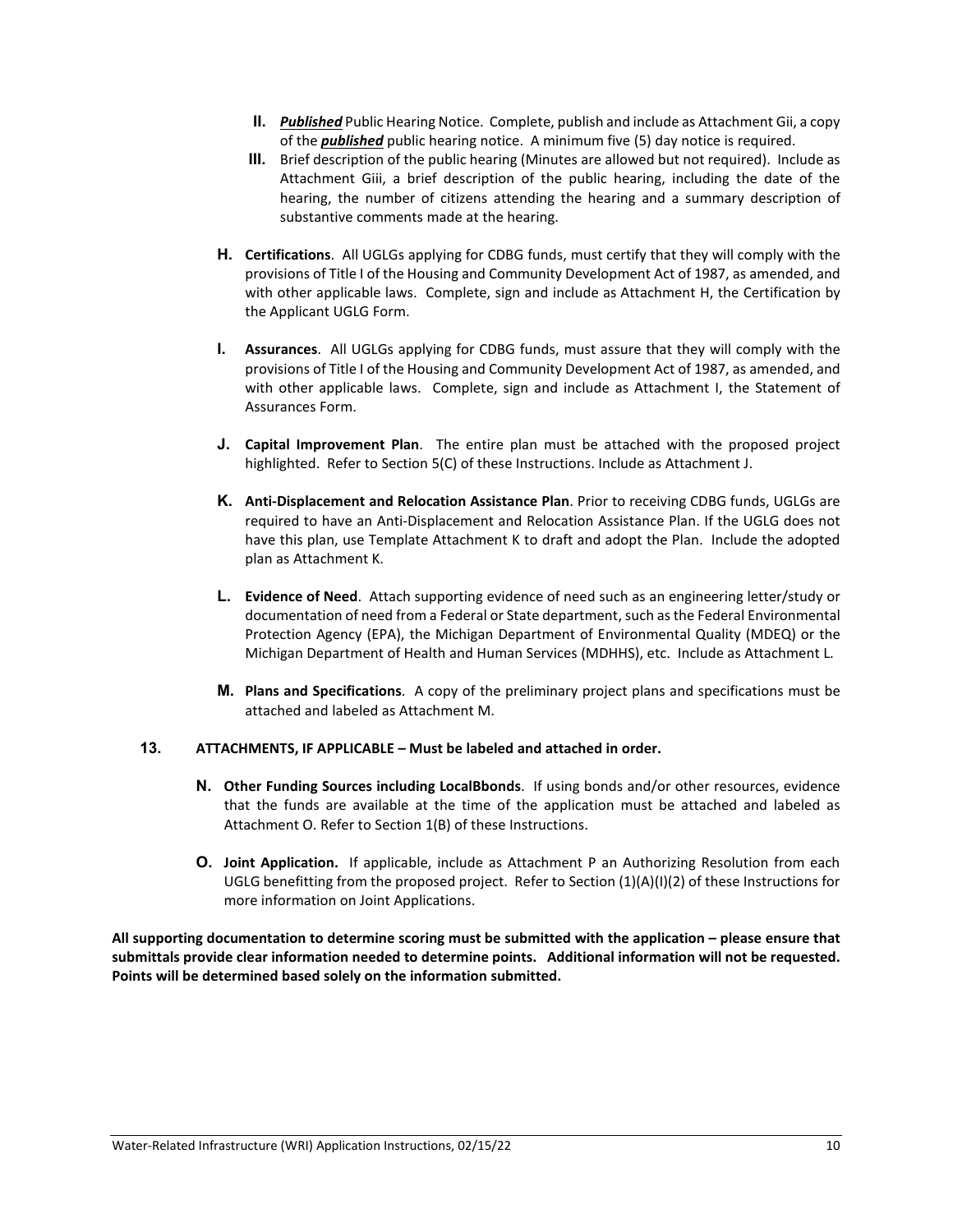| <b>PROJECT BUDGET</b>          |             |              |                |              |              |              |  |  |  |
|--------------------------------|-------------|--------------|----------------|--------------|--------------|--------------|--|--|--|
| <b>ACTIVITY COSTS</b>          | <b>CDBG</b> | <b>LOCAL</b> | <b>PRIVATE</b> | <b>OTHER</b> | <b>OTHER</b> | <b>TOTAL</b> |  |  |  |
| <b>Administrative Services</b> |             |              |                |              |              |              |  |  |  |
| Engineering                    |             |              |                |              |              |              |  |  |  |
| 3rd Party Environmental        |             |              |                |              |              |              |  |  |  |
| Construction                   |             |              |                |              |              |              |  |  |  |
|                                |             |              |                |              |              |              |  |  |  |
|                                |             |              |                |              |              |              |  |  |  |
|                                |             |              |                |              |              |              |  |  |  |
| <b>GRAND TOTAL</b>             |             |              |                |              |              |              |  |  |  |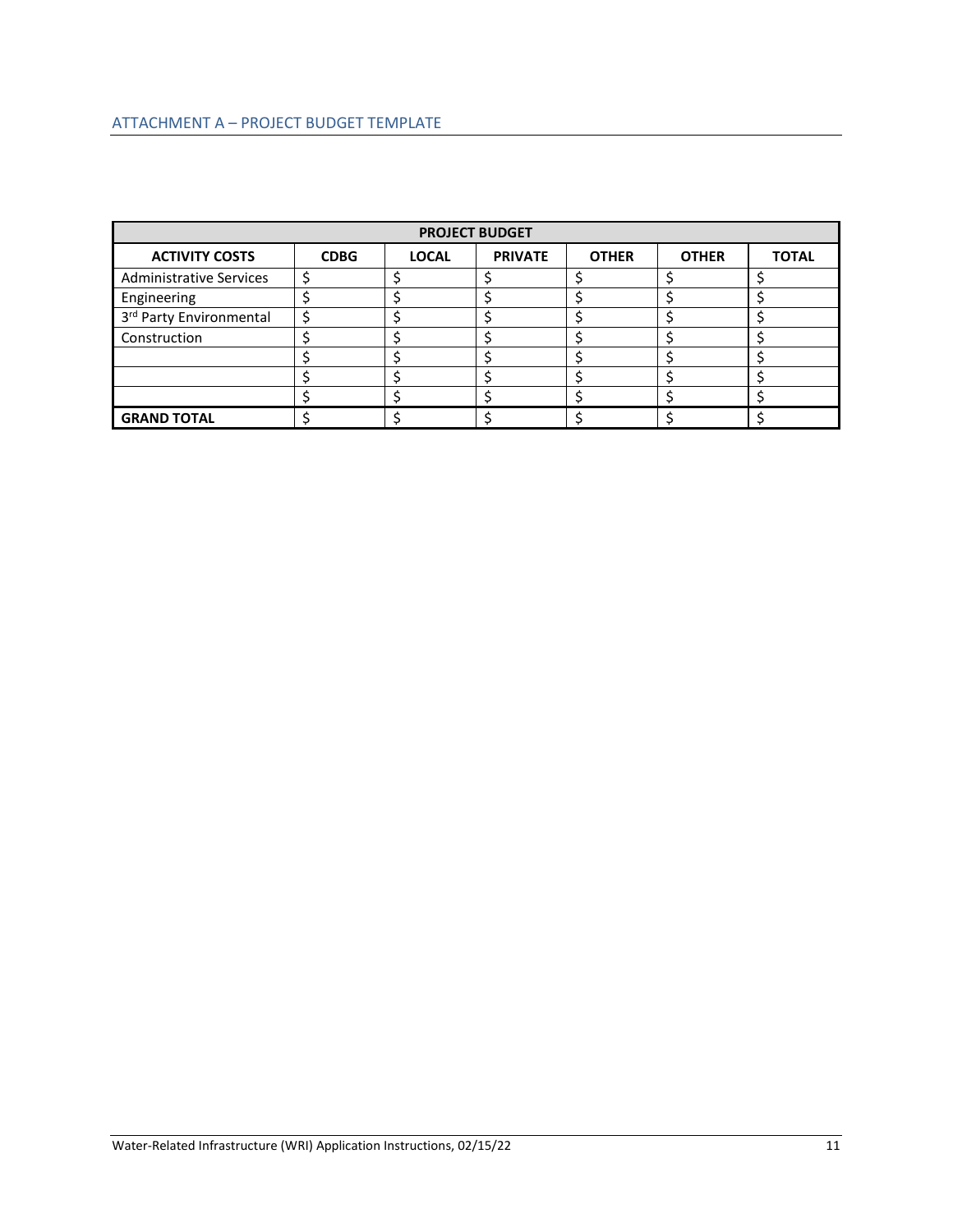#### **AUTHORIZING RESOLUTION**

**WHEREAS,** the Michigan Strategic Fund has invited Units of General Local Government to apply for its Water-Related Infrastructure (WRI) Competitive Funding Round; and

WHEREAS, the (UGLG) desires to request (Samount of request) in CDBG funds to (describe the proposed project); and

WHEREAS, the (UGLG) commits local funds from its (Source of funding) in the amount of (Samount of committed match); and

**WHEREAS**, the proposed project is consistent with the local Community Development Plan as described in the Application; and

**WHEREAS,** the proposed project will benefit all residents of the project area and (low/mod percentage of UGLG) percent of the residents of the (UGLG) are low and moderate income persons as determined by (census data provided by the U.S. Department of Housing and Urban Development OR an income survey approved by the Michigan Economic Development Corporation); and

**WHEREAS,** local funds and any other funds to be invested in the project have not been obligated/incurred and will not be obligated/incurred prior to a formal grant award, completion of the environmental review procedures and a formal written authorization to obligate/incur costs from the Michigan Economic Development Corporation.

**NOW, THEREFORE, BE IT RESOLVED** that the (UGLG) hereby designates the (Title of authorized local official) as the Environmental Review Certifying Officer, the person authorized to certify the Michigan CDBG Application, the person authorized to sign the Grant Agreement and payment requests, and the person authorized to execute any additional documents required to carry out and complete the grant.

Add any other required UGLG language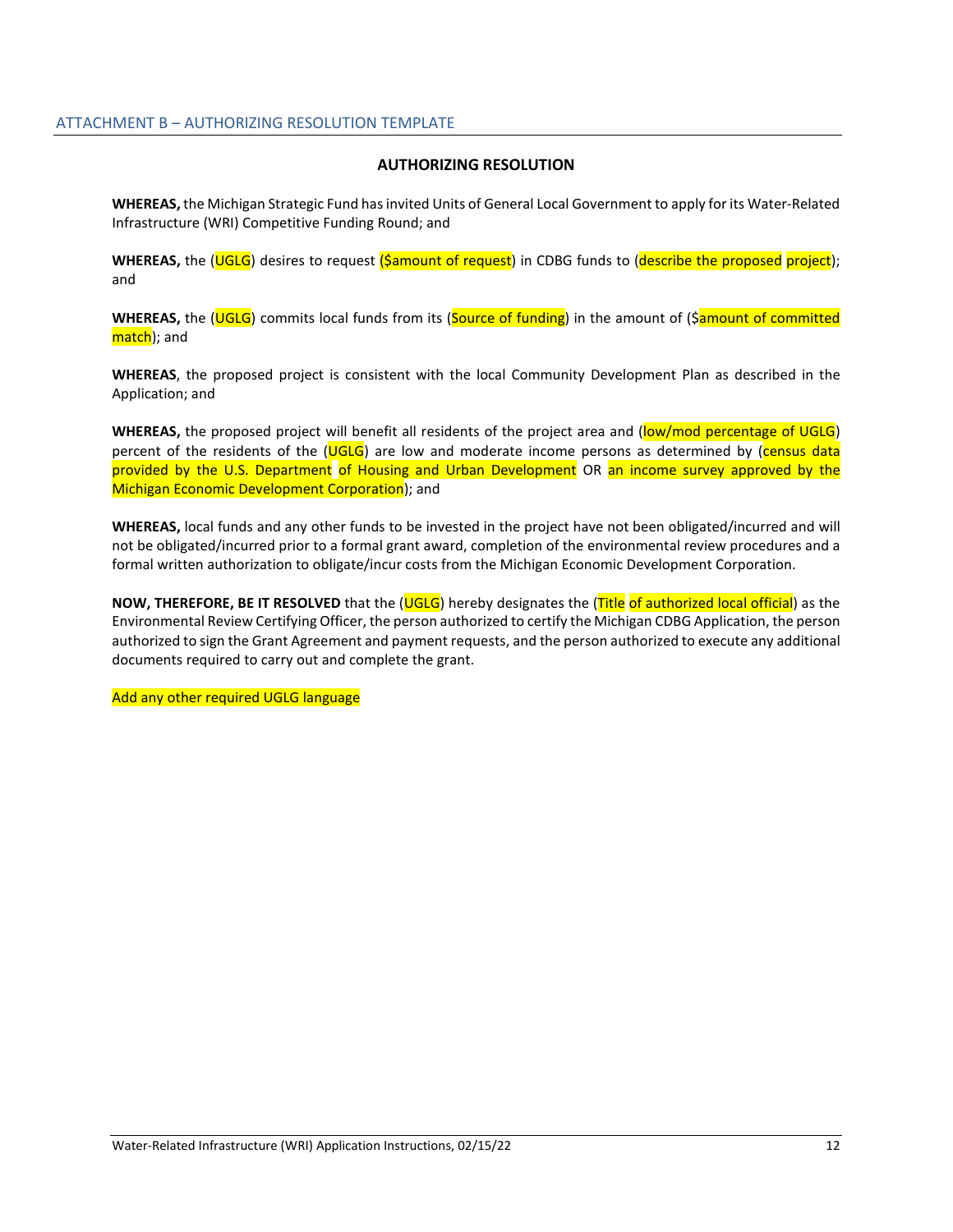## ATTACHMENT Gi – UGLG PUBLIC PARTICIPATION CERTIFICATION FORM

1. The UGLG has furnished its citizens with information concerning the amount of funds available and being applied for, and the proposed community development and housing activities to be undertaken. This includes the estimated amount proposed to be used for activities that will benefit persons of low and moderate income and the plans for minimizing displacement of persons.

2. The UGLG has published a public notice in such manner to afford affected citizens an opportunity to examine and submit comments on the proposed application and community development and housing activities.

3. One or more public hearings have been held to obtain the views of citizens on the proposed application and community development and housing needs.

4. Citizens have been provided reasonable access to the proposed application and related information on community development and housing needs.

5. The UGLG will provide its citizens with reasonable notice of, and opportunity to comment on, any substantial change proposed to be made in the use of funds if funds are received.

6. The UGLG provided for and encouraged citizen participation, with particular emphasis on participation by persons of low and moderate income, residents of slum and blight areas and of areas in which Section 106 funds are proposed to be used, and in the case of grantees described in Section 106(a), provided for participation of residents in low and moderate income neighborhoods as defined by the local jurisdiction. Opportunities to participate must be made available by advertising in publications, which are distributed in the slum and blight areas and the low- and moderate-income neighborhoods.

7. The UGLG provided citizens with reasonable and timely access to local meetings, information, and records relating to the applicant's proposed use of funds, as required by regulations of the Secretary, and relating to the actual use of funds under this title.

8. The UGLG provided for technical assistance to groups representative of persons of low and moderate income that request such assistance in developing proposals with the level and type of assistance to be determined by the grantee.

9. The UGLG provided for public hearings to obtain citizen views and to respond to proposals and questions at all stages of the community development program, including at least the development of needs, the review of proposed activities, and review of program performance, which hearings shall be held after adequate notice, at times and locations convenient to potential or actual beneficiaries, and with accommodation for the handicapped. Review of program performance shall apply to previously funded CDBG grants.

10. The UGLG has identified how the needs of non-English speaking residents will be met in the case of public hearings where a significant number of non-English speaking residents can be reasonably expected to participate. If 51% of the expected participants are non-English speaking, the hearings will be advertised in a non-English publication available to those residents. A person fluent in their language must be available to discuss the project and respond to their questions at the hearings.

\_\_\_\_\_\_\_\_\_\_\_\_\_\_\_\_\_\_\_\_\_\_\_\_\_\_\_\_\_\_\_\_\_\_\_\_\_\_\_\_\_\_\_\_\_\_ \_\_\_\_\_\_\_\_\_\_\_\_\_\_\_\_\_\_\_\_\_\_

Signature and Title of Authorized UGLG **Communist Constanting Construction** Official Date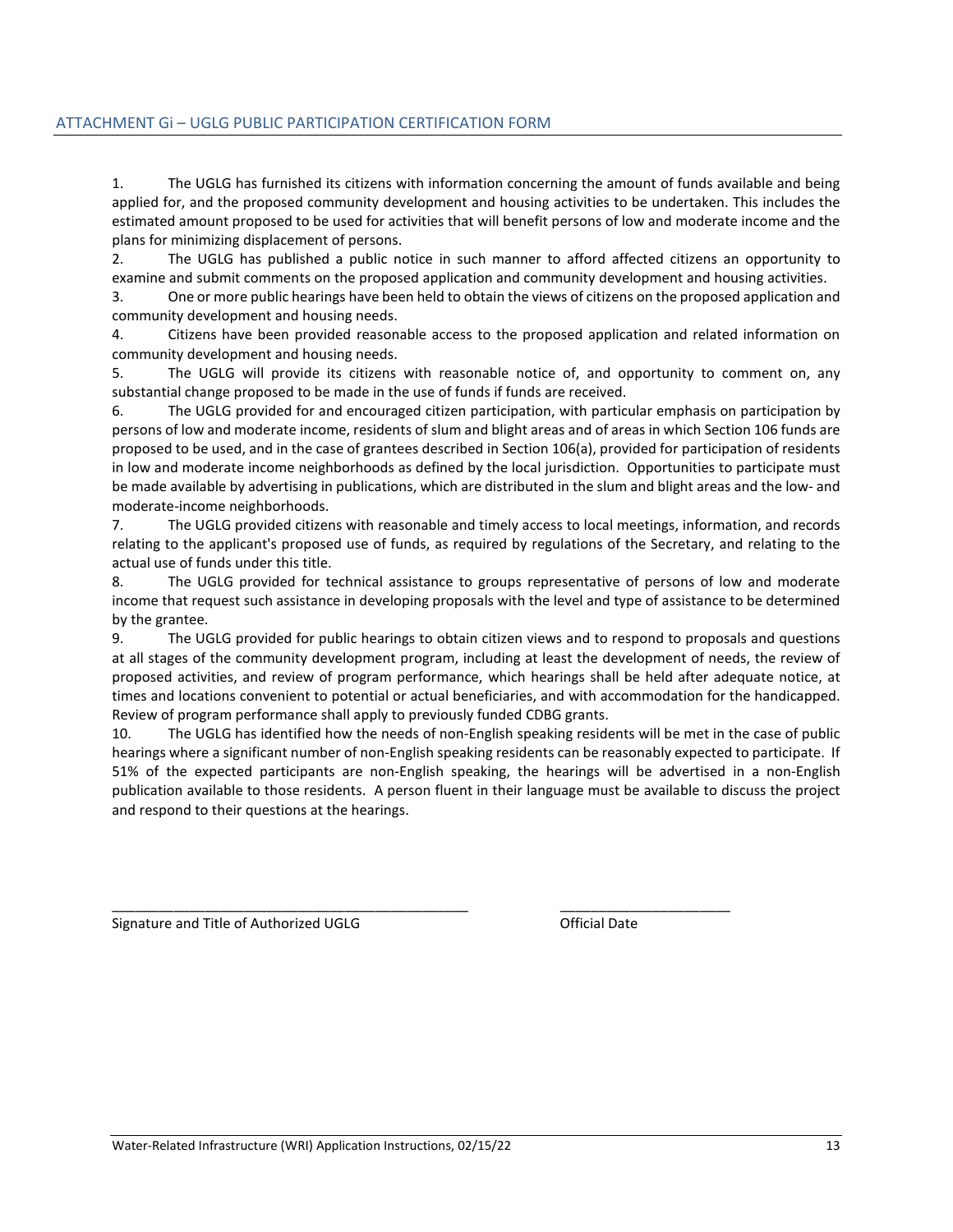## **(UGLG) NOTICE OF PUBLIC HEARING FOR MICHIGAN COMMUNITY DEVELOPMENT BLOCK GRANT (CDBG) FUNDING FOR THE (NAME OF PROPOSED PROJECT)**

(UGLG) will conduct a public hearing on (date of public hearing) at (time of public hearing) at (location of public hearing) for the purpose of affording citizens an opportunity to examine and submit comments on the proposed application for a CDBG grant.

(UGLG) proposes to request (\$amount of proposed grant) in CDBG funds to (specify the purpose of the grant, along with the other local and private activities and funding, including the specified amount to benefit LMI persons) and benefit at least 51% low to moderate income persons. (Number of persons) persons will be displaced as a result of the proposed activities and (describe the benefits to be provided by persons actually displaced).

Further information, including a copy of (UGLG)'s Community Development Plan and CDBG application is available for review. To inspect the documents, please contact (contact person and contact information) or review at (location). Comments may be submitted in writing through (date) or made in person at the public hearing.

(If applicable, the applicant must provide citizens with information regarding the applicant's performance in prior CDBG programs funded by the State.)

Citizen views and comments on the proposed application are welcome.

(UGLG) (Contact Person and title) (Phone# for Contact Person)

ADD ANY OTHER LANGUAGE REQUIRED BY THE UGLG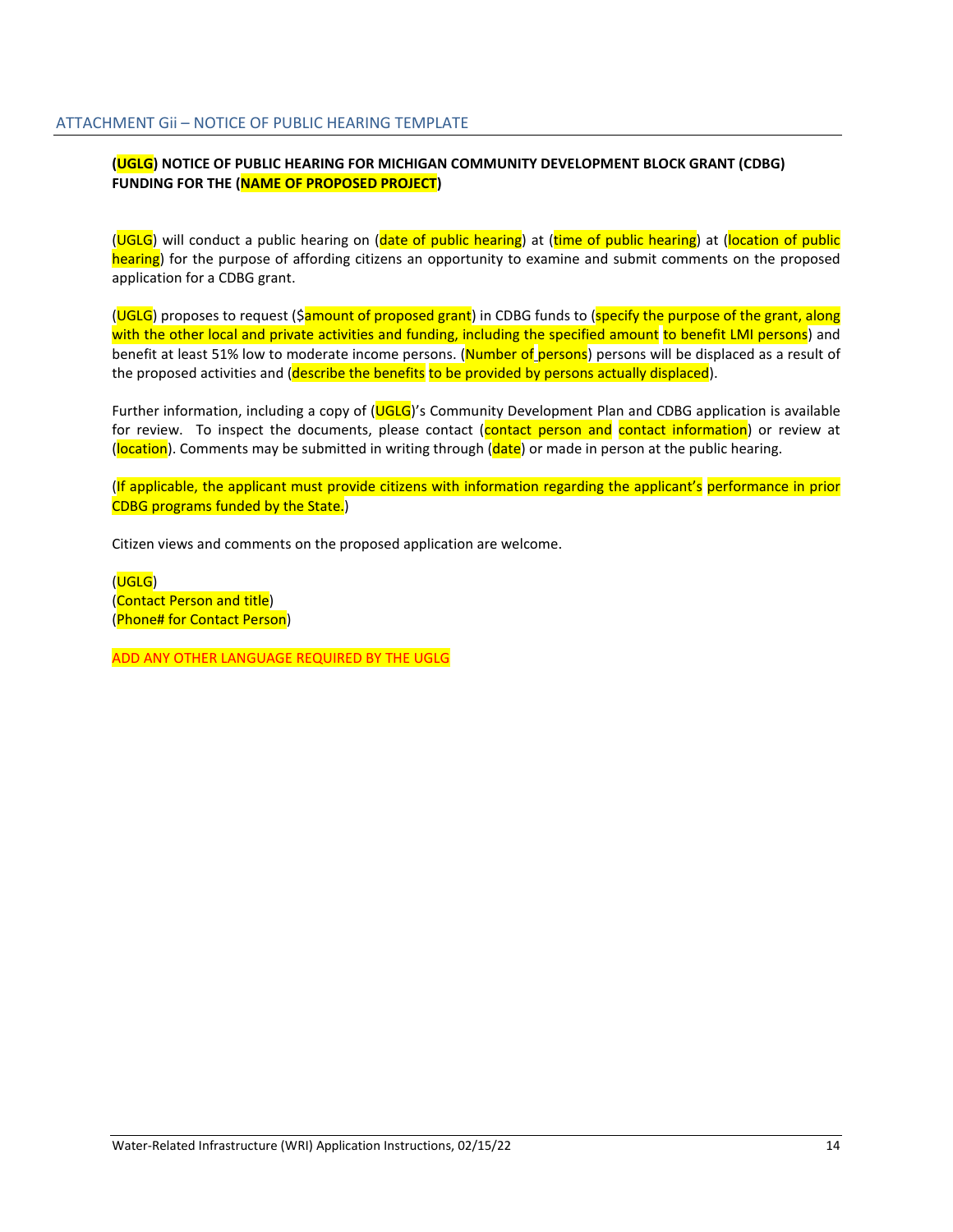The UGLG hereby certifies that it:

- 1. Possesses legal authority to submit a grant application;
- 2. Has in a timely manner:
	- a. furnished its citizens information concerning the amount of funds available and being applied for, and the proposed community development and housing activities to be undertaken, including the estimated amount proposed to be used for activities that will benefit persons of low and moderate income and the plans for minimizing displacement of persons as a result of proposed activities and for assisting persons actually displaced;
- 3. published a public notice (a copy of which is attached) in such manner to afford citizens an opportunity to examine and submit comments on the proposed application and community development and housing activities;
- 4. held one or more public hearings to obtain the views of citizens on the proposed application and community development and housing needs; and
- 5. made the proposed application available to the public;
- 6. Will conduct and administer the grant in conformity with Public Law 88-352 and Public Law 90-284, and will affirmatively further fair housing;
- 7. Has developed the proposed application so as to give maximum feasible priority to activities which will benefit low and moderate income families or aid to the prevention or elimination of slum or blight; or to meet other community development needs having a particular urgency because existing conditions pose a serious and immediate threat to health or welfare of the community where other financial resources are not available to meet such needs;
- 8. Has developed a community development plan that identifies community development and housing needs and specifies both short and long term community development objectives that have been developed in accordance with the primary objective and requirements of the Title I Housing and Community Development Act of 1974, as amended;
- 9. Will not attempt to recover any capital costs of public improvements assisted in whole or in part with Title I funds by assessing any amount against properties owned and occupied by persons of low and moderate income, including any fee charged or assessment made as a condition of obtaining access to such public improvements, unless (A) Title I funds are used to pay the proportion of such fee or assessment that related to capital costs of such public improvement that are financed from revenue sources other than Title I funds; or (B) for purposes of assessing any amounts against properties owned and occupied by persons of low and moderate income who are not persons of very low income, and (name of local unit) certifies that it lacks sufficient Title I funds to comply with the requirements of clause (A);
- 10. Will adopt a policy of prohibiting the use of excessive force by law enforcement agencies within its jurisdiction against any individuals engaged in nonviolent civil rights demonstrations; and enforcing applicable State and local laws against physically barring entrance to or exit from a facility or location which is the subject of such nonviolent civil rights demonstrations within its jurisdictions;
- 11. No federal appropriated funds have been paid or will be paid, by or on behalf of the undersigned to any person for influencing or attempting to influence an officer or employee of any agency, a Member of Congress an officer or employee of Congress, or an employee of a Member of Congress in connection with the awarding of any federal contract, the making of any federal grant, the making of any federal loan, the entering into of any cooperative agreement, and the extension, continuation, renewal, amendment, or modification of any federal contract, grant, loan, or cooperative agreement;
- 12. If any funds other than federal appropriated funds have been paid or will be paid to any person for influencing or attempting to influence an officer or employee of any agency, a Member of Congress, an officer or employee of Congress, or an employee of a Member of Congress in connection with a federal contract, grant, loan, or cooperative agreement, the undersigned shall complete and submit Standard Form-LLL, "Disclosure Form to Report Lobbying," in accordance with its instructions;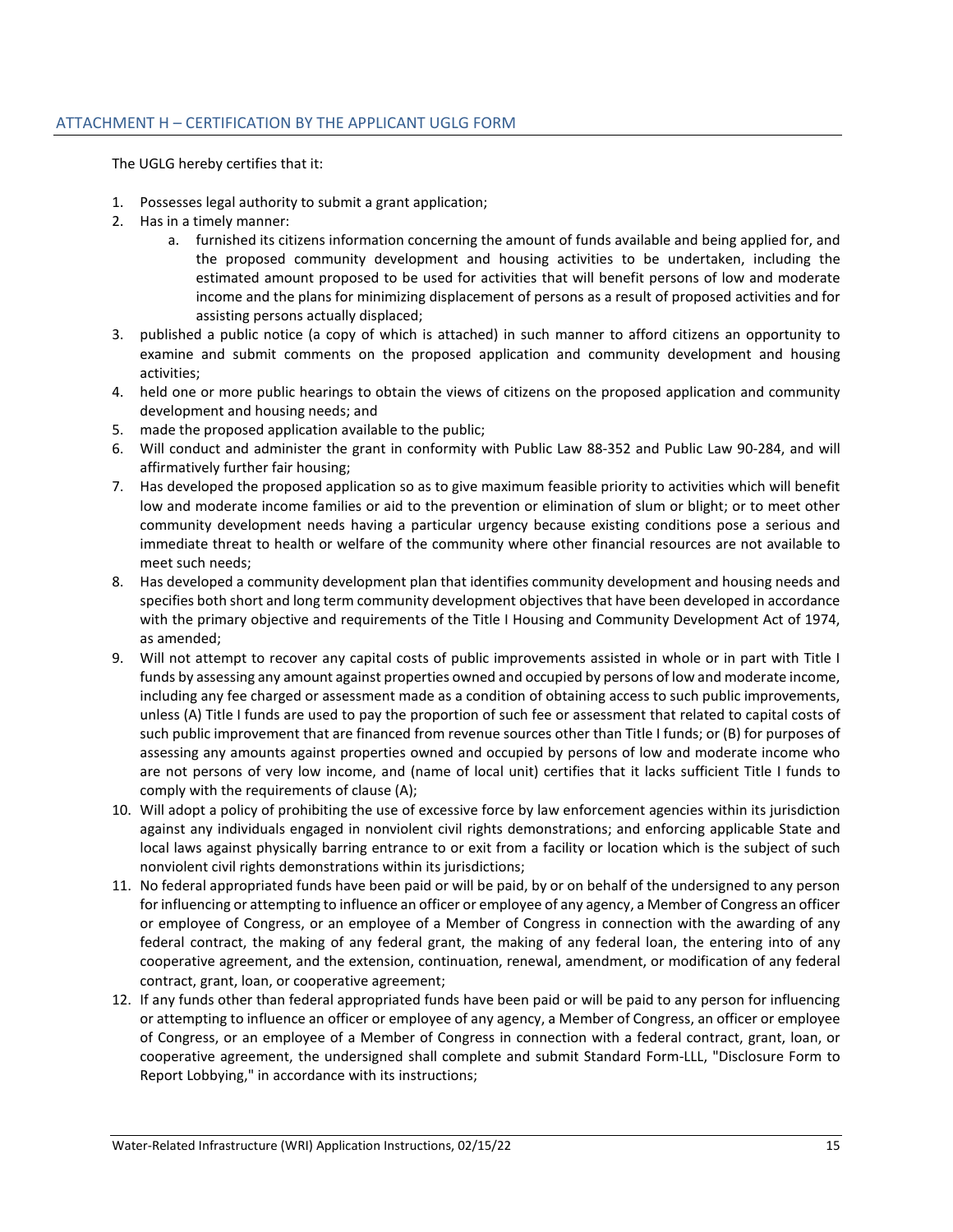- 13. The undersigned shall require that the language of this certification be included in the award documents for all sub awards at all tiers (including subcontracts, sub grants, and contracts under grants, loans, and cooperative agreements) and that all sub recipients shall certify and disclose accordingly;
- 14. Will comply with other provisions of Title I of the Housing and Community Development Act of 1987, as amended, and with other applicable laws.

\_\_\_\_\_\_\_\_\_\_\_\_\_\_\_\_\_\_\_\_\_\_\_\_\_\_\_\_\_\_\_\_\_\_\_\_\_\_\_\_\_\_\_\_\_\_ \_\_\_\_\_\_\_\_\_\_\_\_\_\_\_\_\_\_\_\_\_\_

Signature and Title of Authorized UGLG **Canadian Contract Contract Contract** Official Date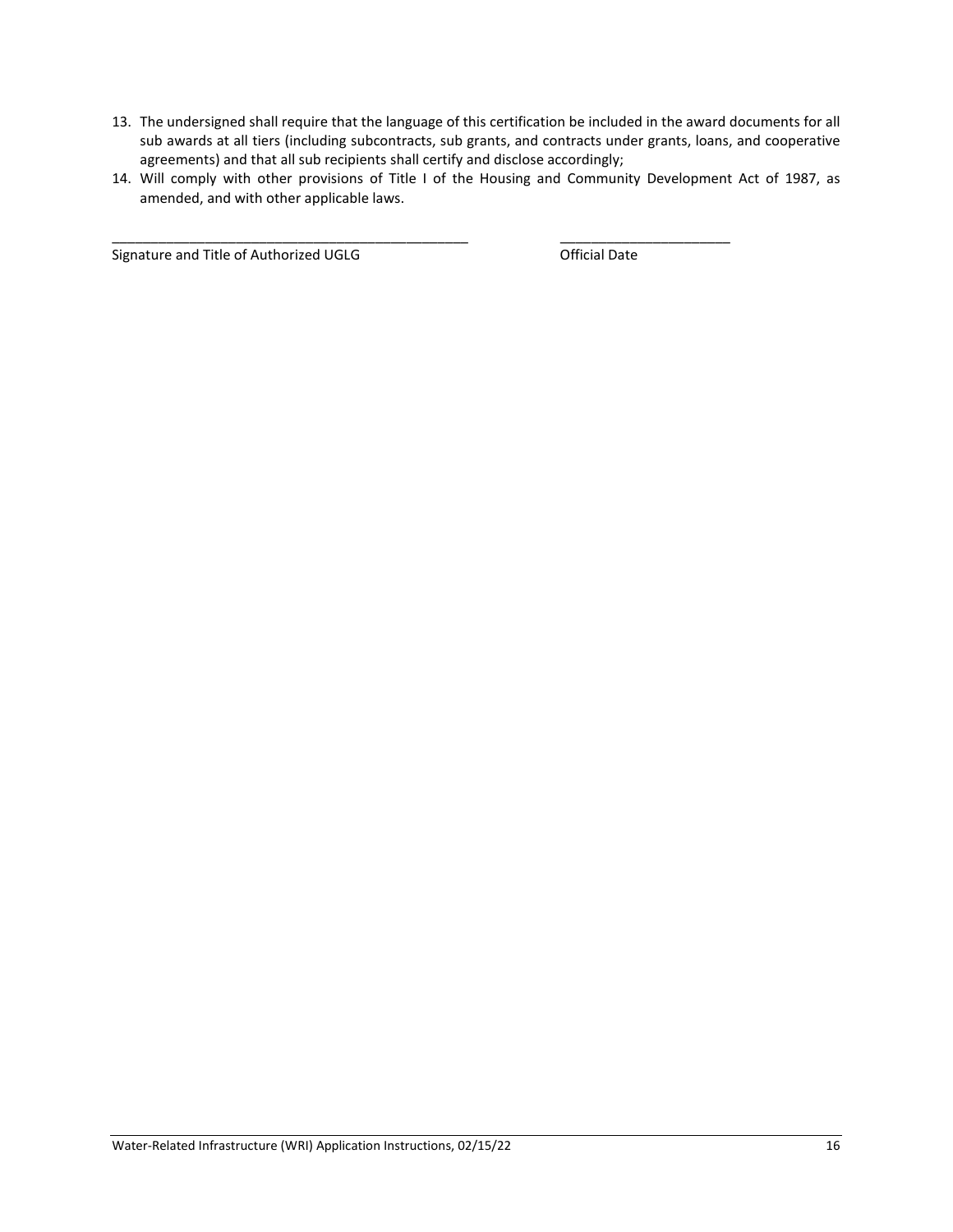The UGLG hereby assures and certifies that it has complied or shall comply with Title I of the Housing and Community Development Act of 1974, as amended (42 U,S.C. 5301), and related statutes and implementing rules, regulations, and guidelines applicable to projects financed under the Michigan CDBG program. Specific assurances and certifications include but are not limited to the following:

- 1. Compliance with grant and financial management guidelines in 2 CFR Part 200, et al.; Uniform Administrative Requirements, Cost Principles, and Audit Requirements for Federal Awards; Final Rule.
- 2. Compliance with Civil Rights and Equal Opportunity statutes as set forth in Title I of the Civil Rights Act of 1964 (Public Law 88-352), Title VIII of the Civil Rights Act of 1968 (Public Law 90-284), the Michigan Civil Rights Act 453 of 1976, the Michigan Fair Employment Practices Act (MCL 423, 301-423, 311), related statues and implementing rules and regulations.
- 3. Compliance with Labor Standards statutes as set forth in the Davis-Bacon Fair Labor Standards Act (40 U.S.C. 276a-276a-5), related statutes and implementing rules and regulations.
- 4. Compliance with Lead Based Paint Poisoning Prevention Act (42 U.S.C. 4831).
- 5. Compliance with the Uniform Relocation Assistance and Real Property Acquisition Policies Act of 1970 (42 U.S.C. 4630) and implementing regulations.
- 6. Compliance with OMB Circular No. A-133, Audits of States, Local Governments and Non-Profit Organizations and implementing rules and regulations.
- 7. Compliance with Section 504 of the Rehabilitation Act of 1973, as amended, and implementing rules and regulations 24 CFR Part 8.
- 8. Authorized state officials and representatives will have access to all books, accounts, records, reports, files, and other papers, things, or property pertaining to the project in order to make audits, examinations, excerpts and transcripts; each contract or subcontract also shall provide for such success to relevant data and records pertaining to the development and implementation of the project.

The UGLG agrees to assume all of the responsibilities for environmental review, decision making and action as specified and required under the National Environmental Policy Act of 1969 (42 U.S.C. 4321) and Section 104 (f) of Title I of the Housing and Community Development Act and implementing regulations 24 CFR Part 58.

\_\_\_\_\_\_\_\_\_\_\_\_\_\_\_\_\_\_\_\_\_\_\_\_\_\_\_\_\_\_\_\_\_\_\_\_\_\_\_\_\_\_\_\_\_\_ \_\_\_\_\_\_\_\_\_\_\_\_\_\_\_\_\_\_\_\_\_\_

Signature and Title of Authorized UGLG **Contained Authorized UGLG Contained Authorized UGLG**